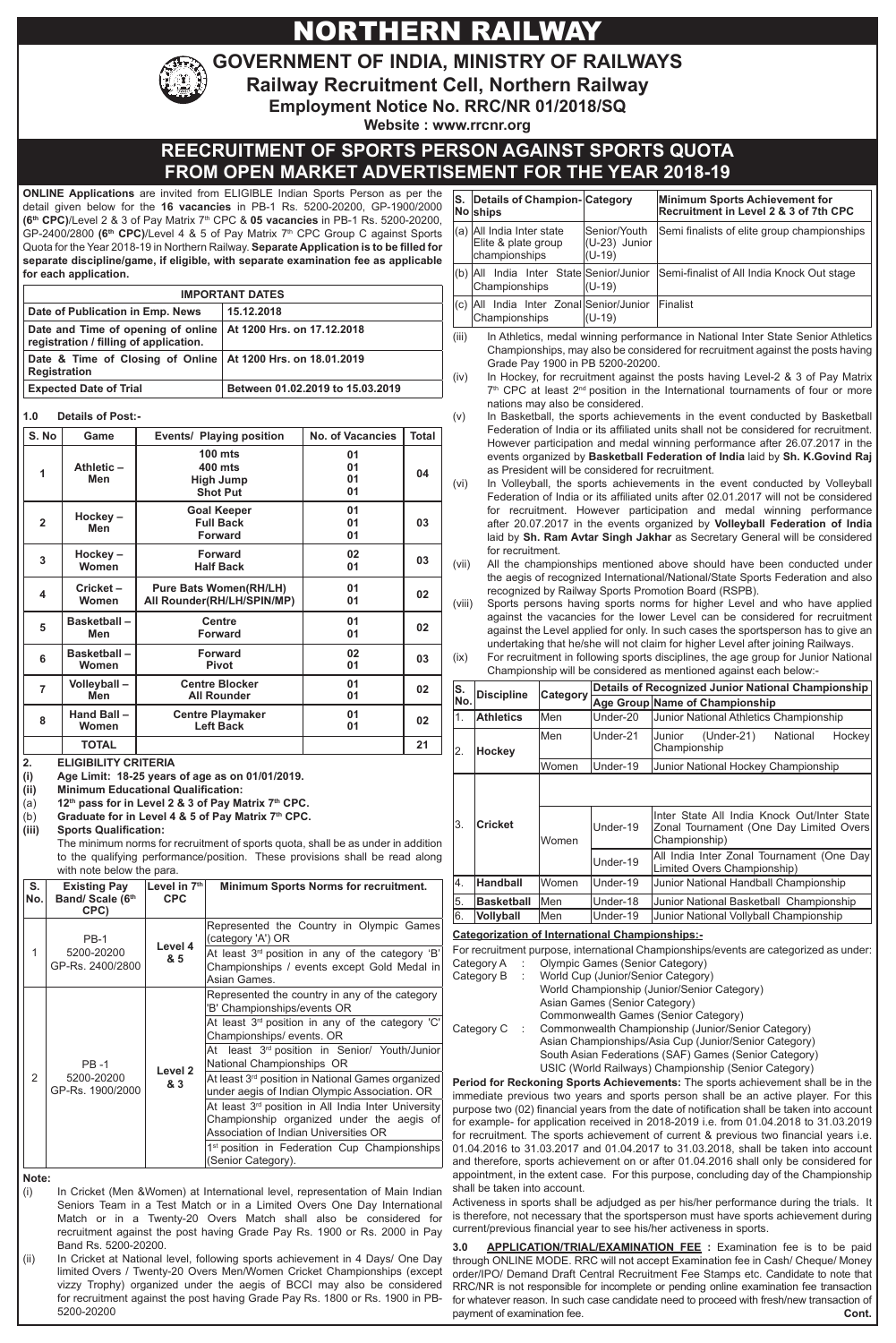- For all candidates except those mentioned in sub-para (ii) below: Rs. 500/-(Rupees Five Hundred) only through Online Payment in favour of RRC/NR. The examination fee is not refundable under any circumstances except for (ii) given below.
- (ii) For candidates belonging to SC/ST, Women, Minorities and Economically Backward Classes: Rs. 250/- (Rupees Two Hundred Fifty) only. Examination Fee will be refunded to these Categories of Candidate only when they actually appear in the Trial.
- (iii) Candidate to note that in case of refund of Examination Fee it will be transferred back to the source from where it is received in RRC Account

**NOTE**:- 'Minority' means Muslims, Christians, Buddhists, Zoroastrians (Parsis) & Sikhs.

Economically Backward Classes will mean those candidates whose family income is less than Rs. 50,000/- per annum. The income certificate issued by the authorities must be as per format given at **Annexure-'IV'**. This will have to be issued on the letterhead of the issuing authority.

- **4.0 Scheme for recruitment :** The procedure for recruitment of candidate will be as under:-
- (i) Screening & Scrutiny of application.
- (ii) Trials of the eligible candidates shall be conducted to assess their sports performance and suitability for Railway/Unit team as well as Indian Railways team, the date for which will be intimated later on to the eligible candidates.
- (iii) Marks for the recruitment (out of 100 marks) will be awarded as under:-

| S.<br><b>No</b>  | <b>Description</b>                                                                                                                                                                                                                                                                                                                                       |           |  |  |
|------------------|----------------------------------------------------------------------------------------------------------------------------------------------------------------------------------------------------------------------------------------------------------------------------------------------------------------------------------------------------------|-----------|--|--|
| 1.               | For assessment of recognized Sports Achievements as per norms                                                                                                                                                                                                                                                                                            | 50 Marks  |  |  |
| $\overline{2}$ . | For Game Skill, Physical Fitness & Coach's Observations during Trials 40 Marks                                                                                                                                                                                                                                                                           |           |  |  |
| 3.               | 10 Marks<br><b>Educational Qualification</b><br>(Note:- For Educational Qualification, six marks shall be given)<br>to the candidates fulfilling only the minimum educational<br>qualification, to the post against which he/she is being considered<br>for appointment. Candidate having higher education qualification<br>shall be given higher marks) |           |  |  |
|                  | <b>TOTAL MARKS</b>                                                                                                                                                                                                                                                                                                                                       | 100 Marks |  |  |

Candidates declared "NOT FIT" by Trial Committee shall not be assessed further by the Recruitment Committee**.** Assessment of the candidates will be held on the same day, just after trials or at the most next day of trials.

- **5.0 Medical Examination :** Candidates recommended for appointment will have to pass the requisite medical fitness standards prescribed for the post to be identified by the Northern Railway Administration.
- **6.0 Period of Probation**  All the candidates getting appointment will undergo probation period of Two years (02 years).
- **7.0 Period of Training** The selected candidate will be required to undergo training as per the requirement of the post on which he/she has been selected.
- **8.0 Details of Agreement/Security Deposit/ Bond to be signed/Furnished by the candidate :** As per rule.
- **9.0 PLACE OF POSTING :** All over Northern Railway.

## **10.0 GENERAL INSTRUCTIONS**

- (i) Recruitments of sportspersons shall be dealt as per Railway Board's letter no. 2010/E (Sports)/4 (1)/1 (Policy) dated 31.12.2010 read with modifications/ amendments issued by the Railway Board from time to time.
- (ii) In case any applicant has difficulty in registering their applications ONLINE, they are free to contact the help line numbers displayed on RRC website with notification.
- (iii) Merely Registering/filling up online application on RRC website does not entitle the candidate being eligible for selection process. Candidature of the candidate participating in the selection process is provisional at all stages.
- (iv) All the recruitments against Open Advertisement quota shall be at the minimum of scale of pay in the Pay Matrix. Railway Administration reserves the rights to recruit eligible candidates. The decision of Railway Administration on all matters relating to eligibility, place, date, mode of selection, acceptance or rejection, recommendation of post, place of posting, grade etc. shall be final and binding on the candidates. No correspondence will be entertained in this regards. Northern Railway Administration reserves the right to decide the number of sports persons to be selected for any individual/team game depending upon their requirement for that sports and availability of suitable candidates fulfilling the norms.
- (v) Candidate applying for more than one discipline/game or event shall submit separate application with separate examination fee along with all necessary documents for each discipline/game or event.
- (vi) No request for change of Date & Venue will be entertained.
- (vii) **No relaxation in Education/Sports Norms, Age Relaxation shall be permissible.**
- (viii) No post is reserved for SC, ST, and OBC, However the candidates claiming to belong to SC/ST/OBC communities for Fee relaxation are required to upload copy of self attested Caste Certificate issued by Competent Authority failing which no Fee relaxation is permissible and any such candidate paying less fee than Rs. 500/- as applicable to General candidate shall be REJECTED.
- (ix) Sports persons having sports norms of higher pay matrix and applied against the vacancies for the lower pay matrix, will be considered for applied level only if found eligible otherwise.
- (x) No TA/DA/Accommodation will be given for appearing in the selection trials/ assessment. Applicant will have to bring their own playing kit. They may also be required to stay during the selection for 4-5 days, for which they have to make their own arrangements. The Railway Administration reserves the right to fix any date, as deemed suitable, change place or postpone trials/assessment (at its own convenience), or even cancel trials due to unforeseen circumstances against which no claim will be accepted.
- (xi) Candidate should be in readiness to appear for the Trials etc. at short notice after the last date for submission is over.
- (xii) Sports person recruited against sports quota shall be terminated from service, if the information and documents furnished by him/her for recruitment are found incorrect/ fake at any stage.
- (xiii) No candidate should attempt impersonation or take the help of any impersonator at any stage of the selection process. Such candidates will be debarred for life from appearing in all RRB/RRC examinations or any appointment in Railways. In addition, legal action may be taken against the candidate.
- (xiv) Any material suppression of facts or submitting of forged certificates/caste certificate by a candidate for securing eligibility and/or obtaining privileges, including fee exemption for appearing in the selection trial shall lead to rejection of his/her candidature for the particular recruitment for which he/she has applied. Further, he/she will also be debarred from all examinations conducted by all RRB/RRC over the country and legal action may be initiated, if warranted.
- (xv) Candidates who have been debarred for life from all RRB/RRC examinations or candidates who have been debarred for a specified period which is not yet completed need not apply in response to this employment notice. Their candidature will be rejected during any stage of recruitment as and when detected.
- (xvi) Any subsequent changes in the terms and conditions of the Employment Notice as per extant rules will stand good. RRC reserves the right to consider/ incorporate any subsequent changes/ modification/additions/cancellation in the terms & conditions to recruitment under this Employment Notice as and when applicable.
- (xvii) Candidates selected through Sports quota will have to perform in his/her field of sports for a minimum period of 5 years. His/her performance will be assessed during first two years of service (Probation period). In case performance is no found up to the mark his/her service is liable to be terminated.
- (xviii) RRC reserves the right to reject the candidature of any applicant at any stage of the process of recruitment, if any irregularity/ deficiency is noticed in the application/candidature.
- (xix) For any Legal Dispute, the Jurisdiction will be at New Delhi only.
- (xx) In the event of any dispute about interpretation or any mistake, the English version will be treated as final.
- (xxi) Canvassing in any form, misbehavior or misconduct will lead to summary rejection and cancellation of candidature and no correspondence will be entertained in this matter.
- (xxii) Use of power enhancing drugs medicines/steroids/alcohol etc. is strictly banned and candidates may be required to undergo medical test if need be. Candidate found using these things will not be allowed to participate in the selection process and his candidature will be rejected along with debarring him from participating in any of the selection process in Indian Railway. Even if it is found that candidate has used such medicines even after the selection process, Railway Administration reserve the right to reject his candidature at any stage.
	- Proficiency in Typing Skill: The sportspersons, in case, recruited as Clerk/Sr. Clerk against sports quota will have to pass the requisite type writing test with in a period of four years from the date of appointment.
- **11.0 Invalid Application/Invalid Candidature:- Any of the following deficiencies/ discrepancies found in the application form/documents submitted/not submitted by the applicant will render the Application Invalid/Candidature Invalid/Rejected at any stage of the recruitment process:-**

(i) Application not in prescribed format and incomplete or illegible application.

- (ii) Applications without photograph, LHT impression, unsigned application/ Signature in capital or different signature at different places during the selection process.
- (iii) Applications without Examination fee or less fee.
- (iv) Applications without proof of date of birth, educational qualifications, sports achievements, Caste, NOC from the employer if working etc.
- (v) Over age or under age, date of birth not filled or wrongly filled,
- (vi) Self-attested photocopies of requisite certificates not uploaded.
- (vii) Not having requisite educational qualification & sports qualification at the time of applying.
- (viii) Application which are filed in a language other than English or Hindi.
- (ix) Candidates already employed in Govt. Service/PSU/ Undertaking etc. should submit Online Application with NOC FROM THE EMPLOYER, failing which application shall be summarily REJECTED.
- (x) **Candidates to note that all relevant certificates of education, caste & sports qualification are to be uploaded with online application form failing which application shall be REJECTED**. Original Certificates are not to be sent to RRC/ NR and same are required at the time of Trial/Assessment/Document Verification failing which applicant shall not be allowed to participate in the selection process.
- (xi) **Candidates should bring all documents uploaded with ONLINE Application Form in Original along with one set of self attested photo copies (Date of Birth Matriculation or Equivalent Certificate, Educational Qualification, Sports Achievements, Caste Certificate, NOC from the employer, if working etc.) on the day of trial and assessment, failing which they shall not be allowed to appear in the Trial/Assessment. Certificates in languages other than English or Hindi should be accompanied by a self attested translation in English/Hindi.**
- (xii) The candidature of the applicants shall be liable to be rejected at any stage of recruitment in case of concealment of any fact, or any other irregularities noticed at any stage of the process.

#### **12.0 MISCELLANEOUS** :

Railway Administration will not be responsible for any inadvertent error in the advertisement (RRC website would be primary and main source of contact with the candidates for various information during the selection.)

#### **13.0 STEPS TO FILL UP THE ONLINE APPLICATION :**

**Cont.** Click in the BOX given at the end of the notification undertaking by the candidate that **I have read carefully the notification with instructions given above to be complied with during the recruitment process.**